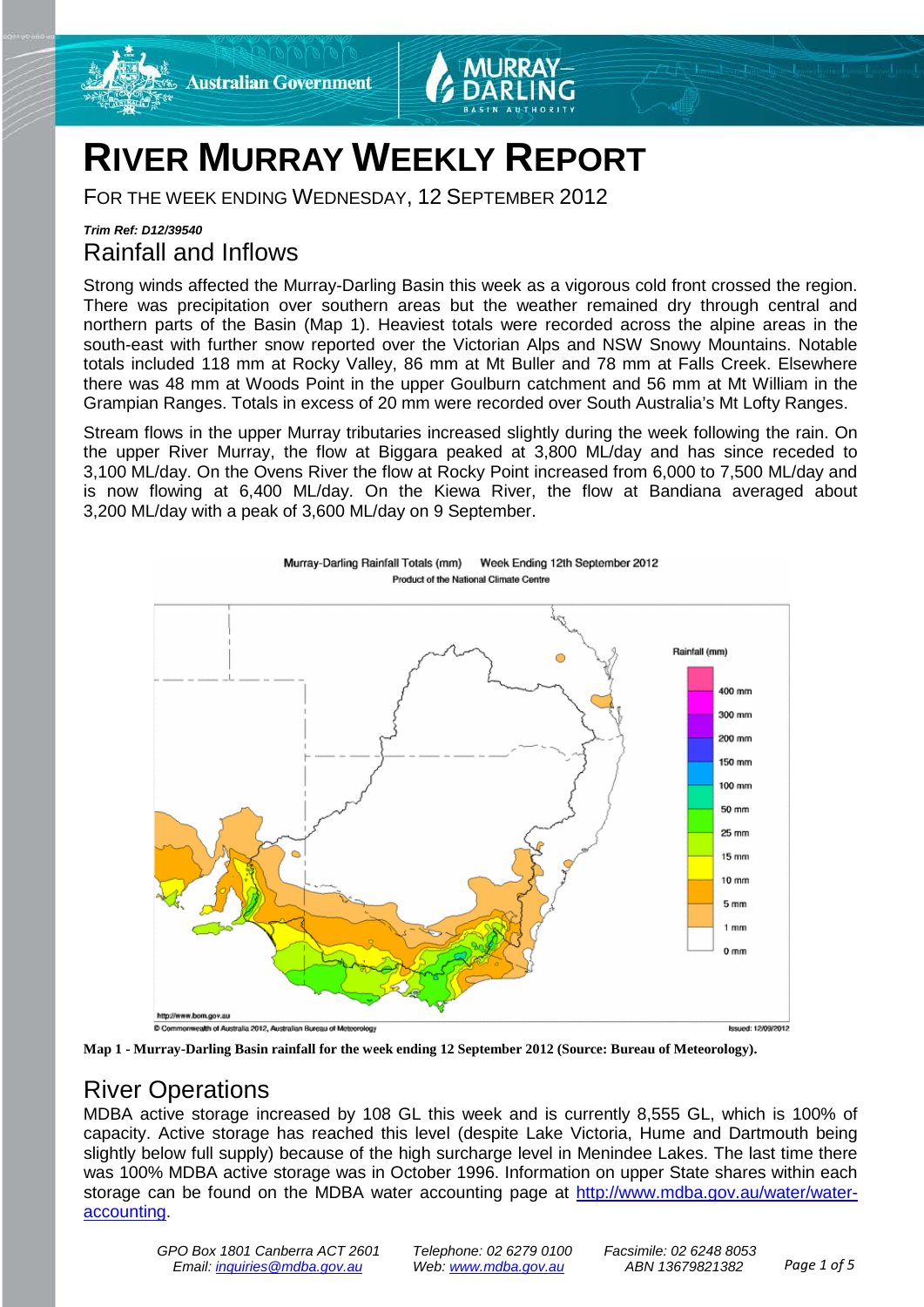At Dartmouth Reservoir, the storage increased by 35 GL to 3,669 GL (95% capacity). The release from Dartmouth, measured at Colemans, has remained at the normal minimum of 200 ML/day.

At Hume Reservoir, inflows averaged about 16,000 ML/day and have remained fairly steady in recent days. Release from Hume has been reduced in order to steer the storage level towards full supply. The current rain outlook is relatively dry for catchments upstream of Hume, however if further rain is forecast over the coming weeks, the release could once again be increased to create additional airspace ahead of any rise in inflows that may result. Storage in Hume Reservoir is currently 2,934 GL (98% capacity), an increase of 23 GL.

At Yarrawonga Weir, diversions have averaged 4,200 ML/day at Mulwala Canal and have increased to an average of 2,100 ML/day at the Yarrawonga Main Channel. The pool level in Lake Mulwala is currently 124.72 m AHD and the release downstream of Yarrawonga Weir has decreased from 29,000 to 19,000 ML/day.

On the Edward River system, flows along the Edward River at Toonalook and along Bullatale Creek have decreased following last week's peaks. At Stevens Weir, the flow peaked at 10,600 ML/day and has now decreased to 9,700 ML/day. Flows into the Wakool River, Yallakool Creek and Colligen Creek are gradually receding and diversions into the Wakool Main Canal have decreased to around 900 ML/day. Downstream at Moulamein the Edward River flow has increased to 5,900 ML/day and is expected to peak during the coming week.

Inflow from the Goulburn River has receded slowly throughout the week, with the flow at McCoys Bridge currently about 10,000 ML/day. The flow is expected to decrease further in the coming week. At Torrumbarry Weir, flow on the River Murray has receded to about 27,000 ML/day with the recession expected to continue this week. The pool level has increased to 85.79 m AHD, which is 26 cm below Full Supply. Diversions at the National Channel have been increased to 4,100 ML/day.

At Swan Hill, a slow recession has begun, with the flow easing from just over 22,000 ML/day to the current flow of 21,800 ML/day. The flow in the Murrumbidgee River at Balranald remains at 12,400 ML/day and is expected to gradually recede over the next couple of weeks unless there is significant rainfall. Further downstream on the River Murray at Euston the flow is currently steady at a flow of 45,500 ML/day, but is expected to increase slightly over the coming week.

Total storage at Menindee Lakes remains at 2,011 GL (116% capacity), with the release being slowly reduced towards the normal minimum as inflows recede. The release to the Darling River (measured at Weir 32) is currently 4,000 ML/day, while the release to the Great Darling Anabranch via Cawndilla Outlet has been dropped back to 500 ML/day and is expected to cease during the coming week. Downstream on the lower Darling River, the flow at Burtundy peaked at around 6,200 ML/day and is now at 5,800 ML/day.

Downstream at Wentworth, flows above 50,000 ML/day continue in the Murray below the Darling River junction with a slow recession expected in the coming week. At Lake Victoria the volume increased by 51 GL to 615 GL (91% capacity) and the flow to South Australia averaged 44,400 ML/day.

At the Lower Lakes, barrage gates at Goolwa and Mundoo were closed once again over the weekend to provide protection against reverse flows while very strong winds impacted the region. The 5-day average level at Lake Alexandrina increased to 0.78 m AHD; however the level is expected to fall again in the coming days as more favourable weather and swell conditions during the last few days have enabled gates to be re-opened.

### **For media inquiries contact the Media Officer on 02 6279 0141**

DAVID DREVERMAN Executive Director, River Management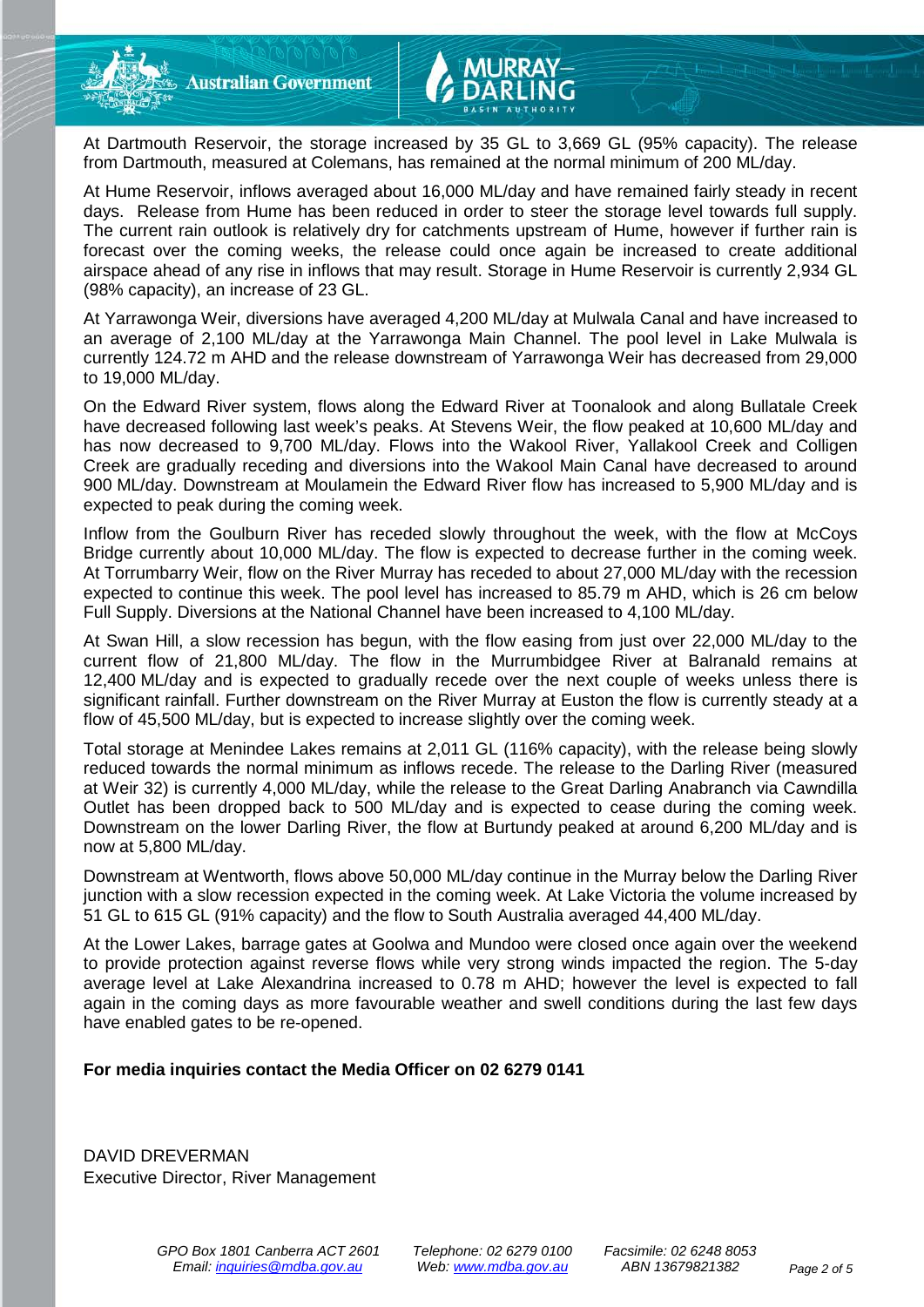



### Water in Storage Week ending Wednesday 12 Sep 2012

| <b>MDBA Storages</b>             | Full<br>Supply<br>Level | Full Supply<br>Volume | Current<br>Storage<br>Level | Current | Storage | Dead<br>Storage | Active<br>Storage | Change in<br>Total<br>Storage<br>for the<br>Week |
|----------------------------------|-------------------------|-----------------------|-----------------------------|---------|---------|-----------------|-------------------|--------------------------------------------------|
|                                  | $(m$ AHD)               | (GL)                  | (m AHD)                     | (GL)    | %       | (GL)            | (GL)              | (GL)                                             |
| Dartmouth Reservoir              | 486.00                  | 3856                  | 483.11                      | 3669    | 95%     | 71              | 3598              | $+35$                                            |
| Hume Reservoir                   | 192.00                  | 3 0 0 5               | 191.64                      | 2 9 3 4 | 98%     | 23              | 2911              | $+23$                                            |
| Lake Victoria                    | 27.00                   | 677                   | 26.49                       | 615     | 91%     | 100             | 515               | $+51$                                            |
| Menindee Lakes                   |                         | 1 731*                |                             | 2 0 1 1 | 116%    | (480#)          | 1531              | $+0$                                             |
| <b>Total</b>                     |                         | 9 2 6 9               |                             | 9 2 2 9 | 100%    | $ -$            | 8555              | $+108$                                           |
| <b>Total Active MDBA Storage</b> |                         |                       |                             |         |         |                 | 100% ^            |                                                  |

### **Major State Storages**

| <b>Burrinjuck Reservoir</b> | 026     | 019     | 99% |     | 016   | +8    |
|-----------------------------|---------|---------|-----|-----|-------|-------|
| <b>Blowering Reservoir</b>  | 631     | 577     | 97% | 24  | 553   | -4    |
| Eildon Reservoir            | 3 3 3 4 | 3 2 4 0 | 97% | 100 | 3 140 | $+25$ |

\* Menindee surcharge capacity – 2050 GL \*\* All Data is rounded to nearest GL \*\*

# NSW takes control of Menindee Lakes when storage falls below 480 GL, and control reverts to MDBA when storage next reaches 640 GL A % of total active MDBA storage

**Snowy Mountains Scheme Snowy diversions for week ending 11 Sep 2012** 

| <b>Storage</b>         | Active Storage<br>(GL) | Weekly Change<br>(GL) | Diversion (GL)   | This Week | From 1 May<br>2012 |
|------------------------|------------------------|-----------------------|------------------|-----------|--------------------|
| Lake Eucumbene - Total | 2 2 1 6                | n/a                   | Snowy-Murray     | $+13$     | 460                |
| Snowy-Murray Component | 749                    | n/a                   | Tooma-Tumut      | $+10$     | 118                |
| <b>Target Storage</b>  | 1 240                  |                       | Net Diversion    |           | 342                |
|                        |                        |                       | Murray 1 Release | $+23$     | 569                |

### **Major Diversions from Murray and Lower Darling (GL) \***

| <b>New South Wales</b>    | This Week | From 1 July<br>2012 | Victoria                        | This Week | From 1<br><b>July 2012</b> |
|---------------------------|-----------|---------------------|---------------------------------|-----------|----------------------------|
| Murray Irrig. Ltd (Net)   | 36.0      | 155                 | Yarrawonga Main Channel (net)   | 2.3       |                            |
| Wakool Sys Allowance      | 0.0       |                     | Torrumbarry System + Nyah (net) | 27        | 66                         |
| Western Murray Irrigation | 0.3       |                     | Sunraysia Pumped Districts      | 1.5       | 6                          |
| Licensed Pumps            | 6.1       | 21                  | Licensed pumps - GMW (Nyah+u/s) | 1.1       |                            |
| Lower Darling             | 5.8       | 74                  | Licensed pumps - LMW            | 5         | 19                         |
| <b>TOTAL</b>              | 48.2      | 251                 | TOTAL                           | 36.9      | 95                         |

\* Figures derived from estimates and monthly data. Please note that not all data may have been available at the time of creating this report.

\*\* All data above is rounded to nearest 100 ML for weekly data and nearest GL for cumulative data\*\*

| Flow to South Australia (GL)                              | Entitlement this month | $135.0*$ |                 |  |  |
|-----------------------------------------------------------|------------------------|----------|-----------------|--|--|
| * Flow to SA will be greater than entitlement for this    | Flow this week         | 310.6    | (44 400 ML/day) |  |  |
| month due to Unregulated Flows and Additional             | Flow so far this month | 534.9    |                 |  |  |
| Dilution Flow.                                            | Flow last month        | 1.249.6  |                 |  |  |
| $\mathbf{A}$ , $\mathbf{B}$ , $\mathbf{A}$ , $\mathbf{B}$ |                        |          |                 |  |  |

### **Salinity (EC) (microSiemens/cm at 25o C)**

|                         | Current | Average over the last week | Average since 1 August 2012 |
|-------------------------|---------|----------------------------|-----------------------------|
| Swan Hill               | 130     | 150                        | 120                         |
| Euston                  | 130     | 130                        | 110                         |
| <b>Red Cliffs</b>       | 140     | 130                        | 110                         |
| Merbein                 | 140     | 140                        | 120                         |
| Burtundy (Darling)      | 350     | 370                        | 430                         |
| Lock 9                  | 160     | 150                        | 130                         |
| Lake Victoria           | 230     | 230                        | 250                         |
| Berri                   | 220     | 210                        | 200                         |
| Waikerie                | 220     | 220                        | 210                         |
| Morgan                  | 220     | 200                        | 210                         |
| Mannum                  | 200     | 190                        | 200                         |
| Murray Bridge           | 220     | 220                        | 240                         |
| Milang (Lake Alex.)     | 370     | 370                        | 430                         |
| Poltalloch (Lake Alex.) | 220     | 230                        | 310                         |
| Meningie (Lake Alb.)    | 3 1 9 0 | 3 2 0 0                    | 3460                        |
| Goolwa Barrages         | 5970    | 14 110                     | 3710                        |

*GPO Box 1801 Canberra ACT 2601 Telephone: 02 6279 0100 Facsimile: 02 6248 8053 Email: [inquiries@mdba.gov.au](mailto:inquiries@mdba.gov.au) Web: [www.mdba.gov.au](http://www.mdba.gov.au/) ABN 13679821382 Page 3 of 5*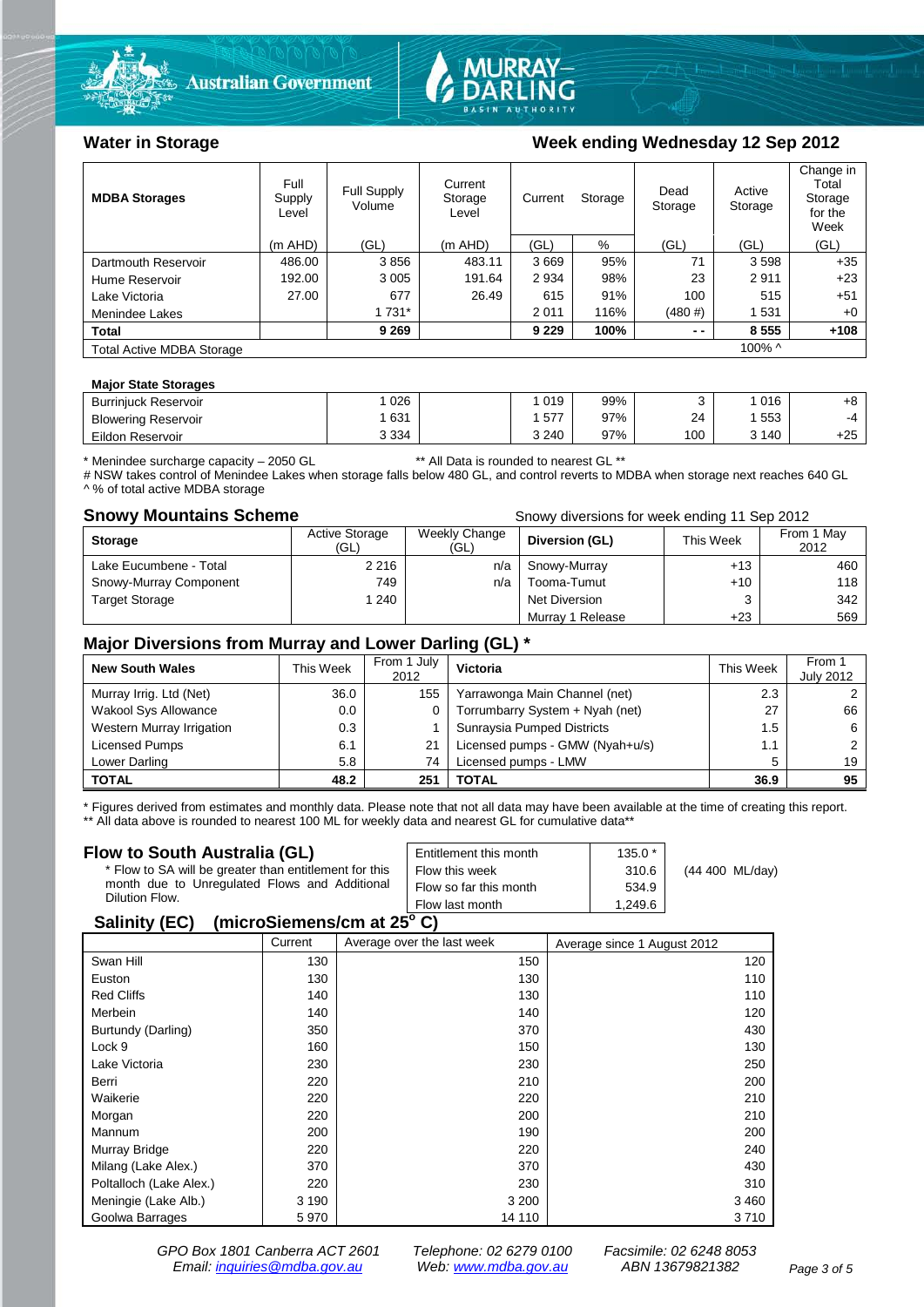

# MURRAY-<br>DARLING

### River Levels and Flows **Week ending Wednesday 12 Sep 2012**

|                                  | Minor Flood<br>Stage | Gauge    | Height  | Flow     | Trend | Average Flow<br>this Week | Average<br>Flow last<br>Week |
|----------------------------------|----------------------|----------|---------|----------|-------|---------------------------|------------------------------|
| <b>River Murray</b>              | (m)                  | local(m) | (m AHD) | (ML/day) |       | (ML/day)                  | (ML/day)                     |
| Khancoban                        |                      |          |         | 6860     | F     | 4 5 7 0                   | 4 800                        |
| Jingellic                        | 4.0                  | 2.64     | 209.16  | 13 090   | R     | 12 260                    | 13 950                       |
| Tallandoon (Mitta Mitta River)   | 4.2                  | 1.94     | 218.83  | 1840     | F     | 1 9 9 0                   | 2 5 5 0                      |
| Heywoods                         | 5.5                  | 2.61     | 156.24  | 10 340   | F     | 12 640                    | 19 970                       |
| <b>Doctors Point</b>             | 5.5                  | 2.93     | 151.40  | 13820    | F     | 16 060                    | 23 100                       |
| Albury                           | 4.3                  | 1.93     | 149.37  |          |       |                           |                              |
| Corowa                           | 3.8                  | 3.36     | 129.38  | 16 460   | F     | 18 170                    | 27 180                       |
| Yarrawonga Weir (d/s)            | 6.4                  | 2.73     | 117.77  | 18 990   | F     | 22 700                    | 36 350                       |
| Tocumwal                         | 6.4                  | 3.71     | 107.55  | 22 150   | F     | 26 470                    | 39 570                       |
| Torrumbarry Weir (d/s)           | 7.3                  | 6.50     | 85.05   | 27 310   | F     | 28 230                    | 32 630                       |
| Swan Hill                        | 4.5                  | 3.64     | 66.56   | 21 810   | S     | 21 980                    | 21 9 20                      |
| Wakool Junction                  | 8.8                  | 7.86     | 56.98   | 37 000   | R     | 36 090                    | 36 540                       |
| Euston Weir (d/s)                | 8.8                  | 5.62     | 47.46   | 45 540   | S     | 45 780                    | 47 380                       |
| Mildura Weir (d/s)               |                      |          |         | 45 810   | F     | 45 850                    |                              |
| Wentworth Weir (d/s)             | 7.3                  | 5.84     | 30.60   | 54 200   | F     | 55 290                    | 56 000                       |
| <b>Rufus Junction</b>            |                      | 6.72     | 23.65   | 44 260   | R     | 44 370                    | 44 620                       |
| Blanchetown (Lock 1 d/s)         |                      | 2.76     |         | 40 600   | S     | 39 910                    | 39 070                       |
|                                  |                      |          |         |          |       |                           |                              |
| <b>Tributaries</b>               |                      |          |         |          |       |                           |                              |
| Kiewa at Bandiana                | 2.7                  | 2.63     | 155.86  | 3 3 7 0  | R     | 3 1 6 0                   | 3 0 5 0                      |
| Ovens at Wangaratta              | 11.9                 | 10.37    | 148.05  | 8880     | F     | 8800                      | 9720                         |
| Goulburn at McCoys Bridge        | 9.0                  | 5.60     | 97.02   | 10 150   | F     | 11 640                    | 13 800                       |
| Edward at Stevens Weir (d/s)     |                      | 4.96     | 84.73   | 9 7 3 0  | S     | 10 360                    | 9 7 5 0                      |
| <b>Edward at Liewah</b>          |                      | 4.43     | 59.81   | 5 4 2 0  | R.    | 5 0 20                    | 4 5 6 0                      |
| <b>Wakool at Stoney Crossing</b> |                      | 4.85     | 58.34   | 12 040   | R     | 11 130                    | 10 830                       |
| Murrumbidgee at Balranald        | 5.0                  | 5.92     | 61.88   | 12 340   | S     | 12 350                    | 12 470                       |
| Barwon at Mungindi               |                      | 3.27     |         | 180      | S     | 120                       | 20                           |
| Darling at Bourke                | $\blacksquare$       | 4.57     |         | 3810     | F     | 4 3 4 0                   | 5 4 2 0                      |
| Darling at Burtundy Rocks        |                      | 3.53     |         | 5770     | F     | 6 0 30                    | 6 1 2 0                      |

Natural Inflow to Hume 22 410

(i.e. Pre Dartmouth & Snowy Mountains scheme)

**Weirs and Locks** Pool levels above or below Full Supply Level (FSL)

| <b>Murray</b>      | FSL (m AHD) | u/s     | d/s            |                       | FSL (m AHD) | u/s     | d/s     |
|--------------------|-------------|---------|----------------|-----------------------|-------------|---------|---------|
| Yarrawonga         | 124.90      | $-0.18$ | $\,$           | No. 7 Rufus River     | 22.10       | $+0.98$ | $+4.46$ |
| No. 26 Torrumbarry | 86.05       | $-0.26$ | $\,$           | No. 6 Murtho          | 19.25       | $-0.01$ | $+2.60$ |
| No. 15 Euston      | 47.60       | $+0.56$ | $\blacksquare$ | No. 5 Renmark         | 16.30       | $+0.02$ | $+2.27$ |
| No. 11 Mildura     | 34.40       | $-0.98$ | $+2.62$        | No. 4 Bookpurnong     | 13.20       | $+0.23$ | $+3.56$ |
| No. 10 Wentworth   | 30.80       | $+0.10$ | $+3.20$        | No. 3 Overland Corner | 9.80        | $+0.10$ | $+2.79$ |
| No. 9 Kulnine      | 27.40       | $+0.43$ | $+2.30$        | No. 2 Waikerie        | 6.10        | $+0.29$ | $+2.98$ |
| No. 8 Wangumma     | 24.60       | $+0.89$ | $+3.02$        | No. 1 Blanchetown     | 3.20        | $+0.17$ | $+2.01$ |

### **Lower Lakes FSL = 0.75 m AHD**

Lake Alexandrina average level for the past 5 days (m AHD) 0.78

| <b>Barrages</b>       | <b>Fishways at Barrages</b> |               |          |                          |               |
|-----------------------|-----------------------------|---------------|----------|--------------------------|---------------|
|                       | Openings                    | Level (m AHD) | No. Open | Rock Ramp                | Vertical Slot |
| Goolwa                | 128 openings                | 0.68          | 100      | -                        | Open          |
| Mundoo                | 26 openings                 | 0.72          |          | -                        |               |
| <b>Boundary Creek</b> | 6 openings                  |               |          | $\overline{\phantom{0}}$ |               |
| Ewe Island            | 111 gates                   |               | 50       |                          |               |
| Tauwitchere           | 322 gates                   | 0.80          | 163      | Open                     | Open          |

AHD = Level relative to Australian Height Datum, i.e. height above sea level